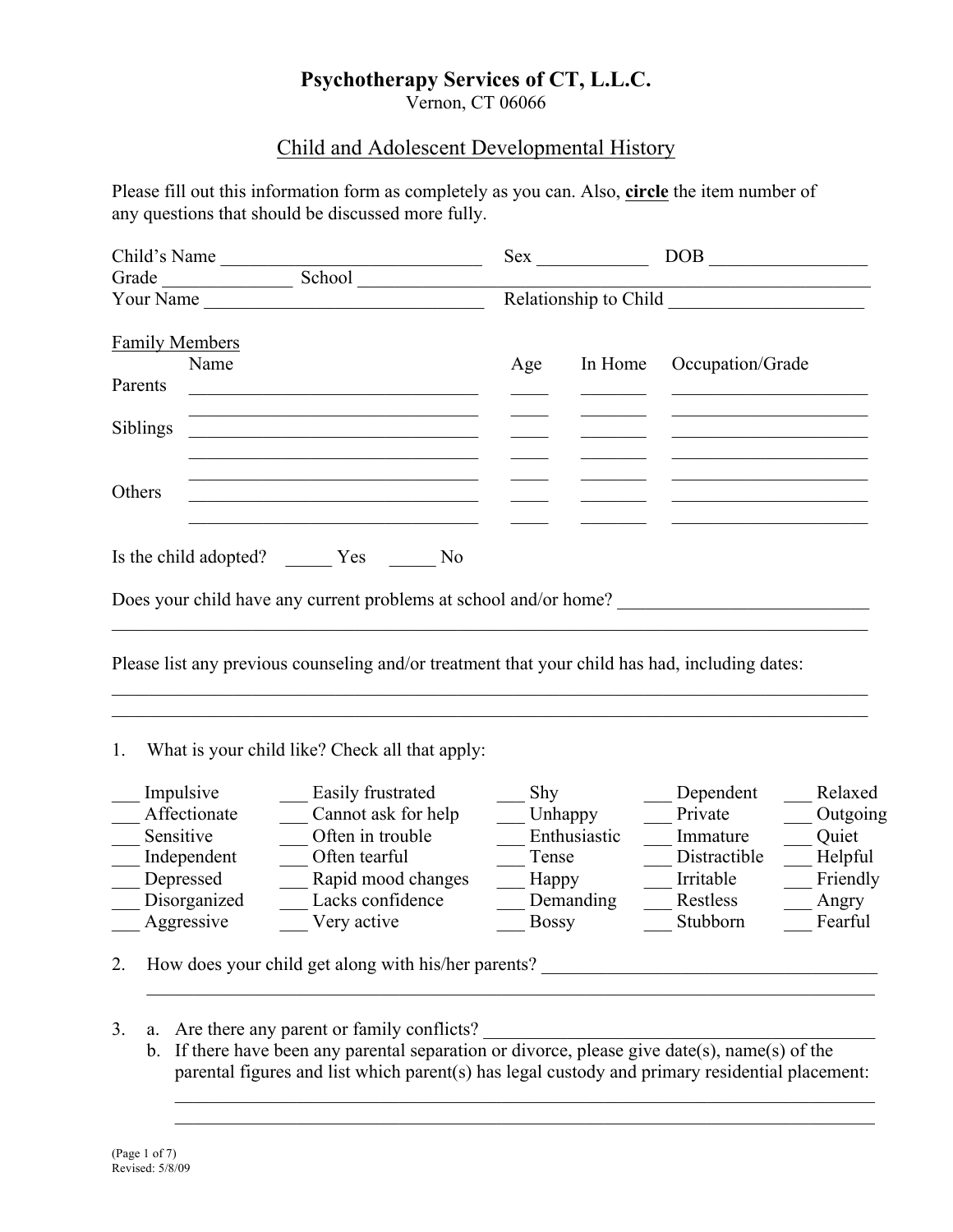| 4. | <u> 1989 - Johann Stoff, deutscher Stoffen und der Stoffen und der Stoffen und der Stoffen und der Stoffen und der</u>                                  |
|----|---------------------------------------------------------------------------------------------------------------------------------------------------------|
| 5. | What kind of discipline works best?                                                                                                                     |
| 6. | Has your child ever been physically or sexually abused? _________________________<br><u> 1989 - Jan Samuel Barbara, margaret eta idazlea (h. 1989).</u> |
|    | 7. How does your child get along with other children his/her own age?                                                                                   |
| 8. | ,我们也不能在这里的时候,我们也不能在这里的时候,我们也不能在这里的时候,我们也不能会不能在这里的时候,我们也不能会不能会不能会不能会不能会不能会不能会不能会不                                                                        |
| 9. |                                                                                                                                                         |
|    |                                                                                                                                                         |
|    | 11. Has your child ever had a head injury, seizures, convulsions or loss of consciousness?<br>If yes, state age:                                        |
|    | 12. Are there any other medical problems your child has, including allergies? ______________________                                                    |
|    | 13. List any medications your child takes, including vitamins and nonprescriptive drugs:                                                                |

14. Family history of difficulties: Check all that apply and list the relationship of family members to the child, include Parents, Siblings, Grandparents, Aunts, Uncles and Cousins:

| Mental Illness                          |  |
|-----------------------------------------|--|
| <b>Emotional Problems</b>               |  |
| Alcoholism/Drug Abuse                   |  |
| <b>Behavioral Problems</b>              |  |
| Learning Disability                     |  |
| Retardation                             |  |
| Legal Problems                          |  |
| Seizures/Epilepsy/Neurological Problems |  |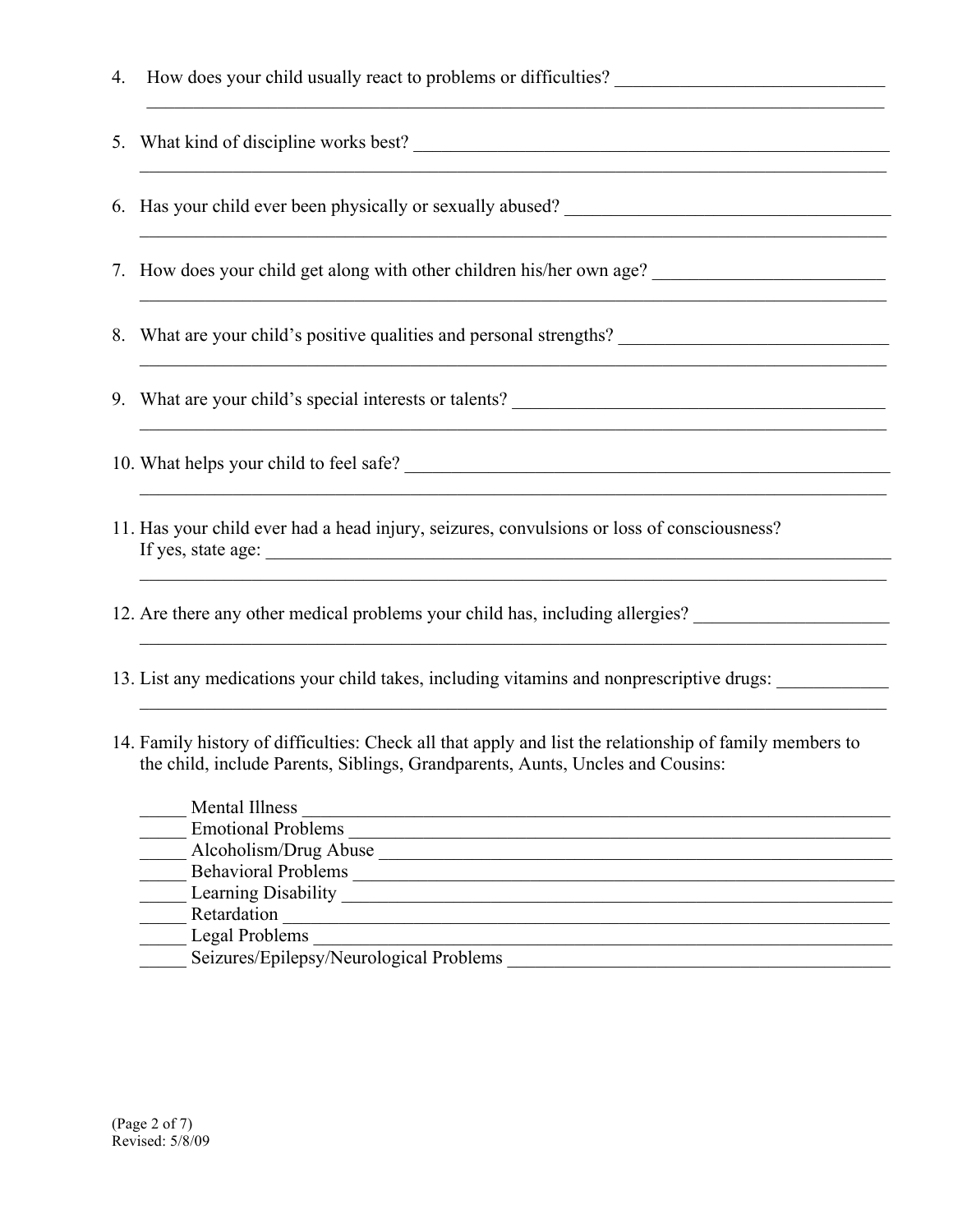### **DEVELOPMENTAL HISTORY**

#### **Pregnancy and Birth**

| 3. What was the mother's condition during pregnancy? Check all that apply:<br>Fevers<br>Used drugs Used drugs Used drugs Used drugs Used drugs Used drugs Used drugs Used drugs Used drugs Used drugs Used drugs Used drugs Used drugs Used drugs Used drugs Used drugs Used drugs Used drugs Used drugs Used<br>Other problems<br>Uther problems<br>List any medications taken during pregnancy: |                                             |
|---------------------------------------------------------------------------------------------------------------------------------------------------------------------------------------------------------------------------------------------------------------------------------------------------------------------------------------------------------------------------------------------------|---------------------------------------------|
| 4. Labor and delivery problems? Check all that apply:<br>Breech Labor more than 24 hours<br>Forceps used Labor induced                                                                                                                                                                                                                                                                            | Mother asleep at delivery<br>Other problems |
| 5. Birth weight: $\frac{1}{\sqrt{CK}}$ bs. $\frac{1}{\sqrt{CK}}$ oz.<br>Condition at Birth: $\frac{1}{\sqrt{CK}}$ Problems? Check all that apply:<br>Jaundice<br>Trouble breathing<br>Birth defects<br>Hospitalized for more than 5 days<br>Trouble sucking<br>Communication<br>Discovered Surgery<br>Other problems<br>Other problems                                                            |                                             |
|                                                                                                                                                                                                                                                                                                                                                                                                   |                                             |

## **Infancy (0 - 12 months)**

1. List any major family events during this time period (for example, deaths, births, parental conflicts, moves, separation from parents, change in primary caretaker, traumatic events, etc.). Include baby's age and general reaction:

 $\_$  , and the contribution of the contribution of the contribution of the contribution of  $\mathcal{L}_\text{max}$ 

 $\mathcal{L}_\mathcal{L} = \mathcal{L}_\mathcal{L} = \mathcal{L}_\mathcal{L} = \mathcal{L}_\mathcal{L} = \mathcal{L}_\mathcal{L} = \mathcal{L}_\mathcal{L} = \mathcal{L}_\mathcal{L} = \mathcal{L}_\mathcal{L} = \mathcal{L}_\mathcal{L} = \mathcal{L}_\mathcal{L} = \mathcal{L}_\mathcal{L} = \mathcal{L}_\mathcal{L} = \mathcal{L}_\mathcal{L} = \mathcal{L}_\mathcal{L} = \mathcal{L}_\mathcal{L} = \mathcal{L}_\mathcal{L} = \mathcal{L}_\mathcal{L}$ 

2. List any major illnesses, injuries or hospitalizations: \_\_\_\_\_\_\_\_\_\_\_\_\_\_\_\_\_\_\_\_\_\_\_\_\_\_\_\_\_\_\_\_\_\_\_\_\_\_

 $\_$  , and the set of the set of the set of the set of the set of the set of the set of the set of the set of the set of the set of the set of the set of the set of the set of the set of the set of the set of the set of th

3. Describe any feeding/eating difficulties: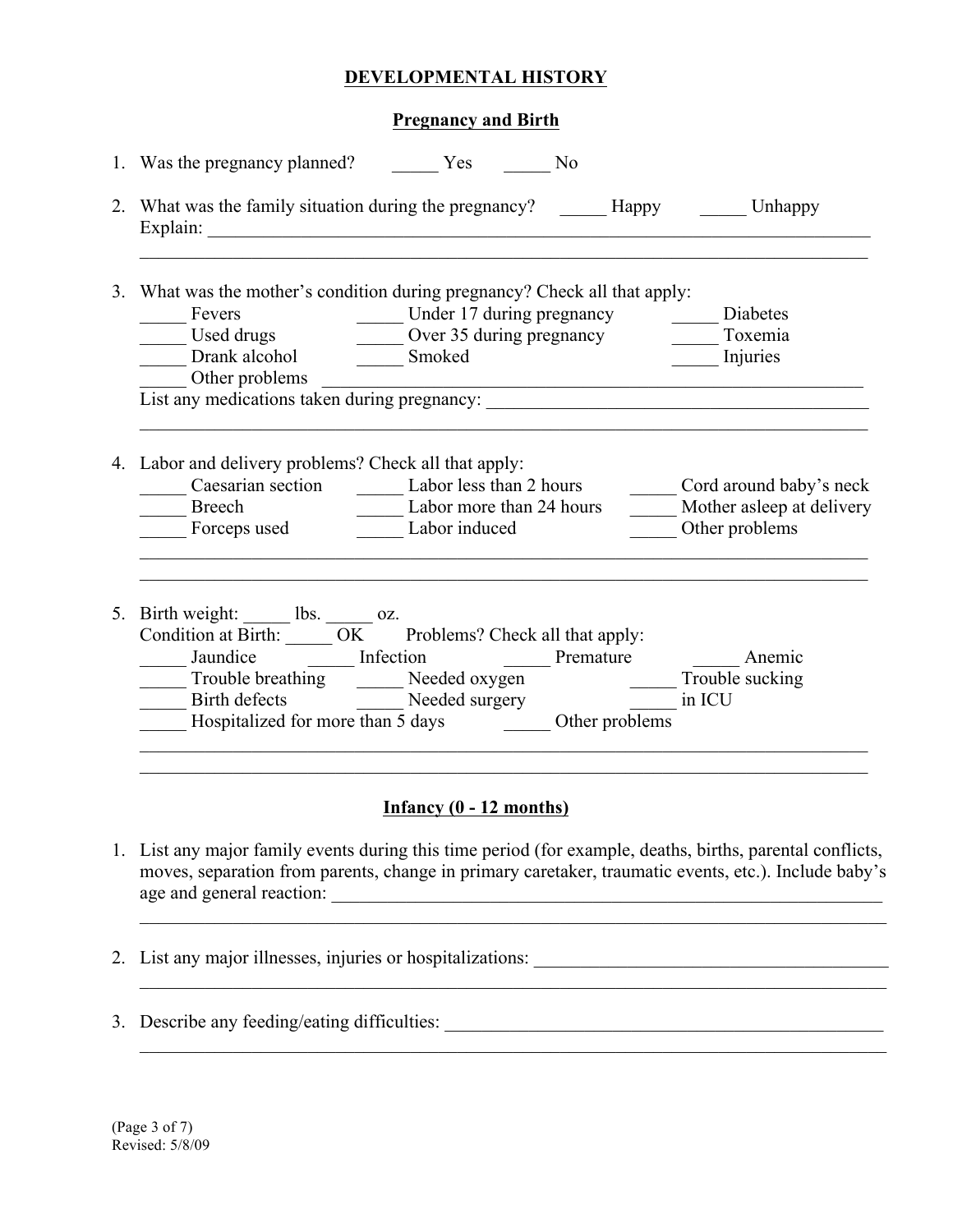- 4. Describe any sleeping difficulties:
- 5. What was your baby like? Check all that apply: \_\_\_\_\_ Cuddly \_\_\_\_\_ Difficult to soothe \_\_\_\_\_ Social

| Cuuui v | DHIRAIL W SOUTIL         | ovcia |
|---------|--------------------------|-------|
| Fussy   | Slow to adjust to change | Quiet |

#### **Toddler Years (12 months to 3 years)**

1. List any major family events during this time period (for example, deaths, births, parental conflicts, moves, separation from parents, change in primary caretaker, traumatic events, etc.). Include child's age and general reaction:

 $\_$  , and the contribution of the contribution of the contribution of the contribution of  $\mathcal{L}_\text{max}$ 

 $\_$  , and the contribution of the contribution of the contribution of the contribution of  $\mathcal{L}_\text{max}$ 

2. List any major illnesses, injuries or hospitalizations:  $\mathcal{L}_\mathcal{L} = \mathcal{L}_\mathcal{L} = \mathcal{L}_\mathcal{L} = \mathcal{L}_\mathcal{L} = \mathcal{L}_\mathcal{L} = \mathcal{L}_\mathcal{L} = \mathcal{L}_\mathcal{L} = \mathcal{L}_\mathcal{L} = \mathcal{L}_\mathcal{L} = \mathcal{L}_\mathcal{L} = \mathcal{L}_\mathcal{L} = \mathcal{L}_\mathcal{L} = \mathcal{L}_\mathcal{L} = \mathcal{L}_\mathcal{L} = \mathcal{L}_\mathcal{L} = \mathcal{L}_\mathcal{L} = \mathcal{L}_\mathcal{L}$ 3. List any unusual habits, mannerisms or fears:  $\_$  , and the contribution of the contribution of the contribution of the contribution of  $\mathcal{L}_\text{max}$ 4. a. How old was your child when he/she spoke his/her first words? \_\_\_\_\_\_\_\_\_\_\_\_\_\_\_\_\_\_\_\_\_\_\_\_\_ b. How old was your child when he/she used complete sentences? \_\_\_\_\_\_\_\_\_\_\_\_\_\_\_\_\_\_ 5. At what age did your child first walk? 6. a. How old was your child when he/she started toilet training? \_\_\_\_\_\_\_\_\_\_\_\_\_\_\_\_\_\_\_\_\_\_\_\_\_\_\_\_ b. How old was your child when he/she completed toilet training? c. List any difficulties: \_\_\_\_\_\_\_\_\_\_\_\_\_\_\_\_\_\_\_\_\_\_\_\_\_\_\_\_\_\_\_\_\_\_\_\_\_\_\_\_\_\_\_\_\_\_\_\_\_\_\_\_\_\_\_\_\_\_\_\_  $\_$  , and the contribution of the contribution of the contribution of the contribution of  $\mathcal{L}_\text{max}$ 7. Did your child have any problems with separation from his/her parents?  $\_$  , and the contribution of the contribution of the contribution of the contribution of  $\mathcal{L}_\text{max}$ 8. List any behavioral problems with your child: \_\_\_\_\_\_\_\_\_\_\_\_\_\_\_\_\_\_\_\_\_\_\_\_\_\_\_\_\_\_\_\_\_\_\_\_\_\_\_\_\_\_

#### **Preschool (ages 3 - 6) (omit if child is under 3)**

1. List any major family events during this time period (for example, deaths, births, parental conflicts, moves, separation from parents, change in primary caretaker, traumatic events, etc.). Include child's age and general reaction:

 $\_$  , and the contribution of the contribution of the contribution of the contribution of  $\mathcal{L}_\text{max}$ 

 $\mathcal{L}_\mathcal{L} = \{ \mathcal{L}_\mathcal{L} = \{ \mathcal{L}_\mathcal{L} = \{ \mathcal{L}_\mathcal{L} = \{ \mathcal{L}_\mathcal{L} = \{ \mathcal{L}_\mathcal{L} = \{ \mathcal{L}_\mathcal{L} = \{ \mathcal{L}_\mathcal{L} = \{ \mathcal{L}_\mathcal{L} = \{ \mathcal{L}_\mathcal{L} = \{ \mathcal{L}_\mathcal{L} = \{ \mathcal{L}_\mathcal{L} = \{ \mathcal{L}_\mathcal{L} = \{ \mathcal{L}_\mathcal{L} = \{ \mathcal{L}_\mathcal{$ 

 $\_$  , and the contribution of the contribution of the contribution of the contribution of  $\mathcal{L}_\text{max}$ 

- 2. List any major illnesses, injuries or hospitalizations: \_\_\_\_\_\_\_\_\_\_\_\_\_\_\_\_\_\_\_\_\_\_\_\_\_\_\_\_\_\_\_\_\_\_\_\_\_\_
- 3. List any unusual habits, mannerisms or worries: \_\_\_\_\_\_\_\_\_\_\_\_\_\_\_\_\_\_\_\_\_\_\_\_\_\_\_\_\_\_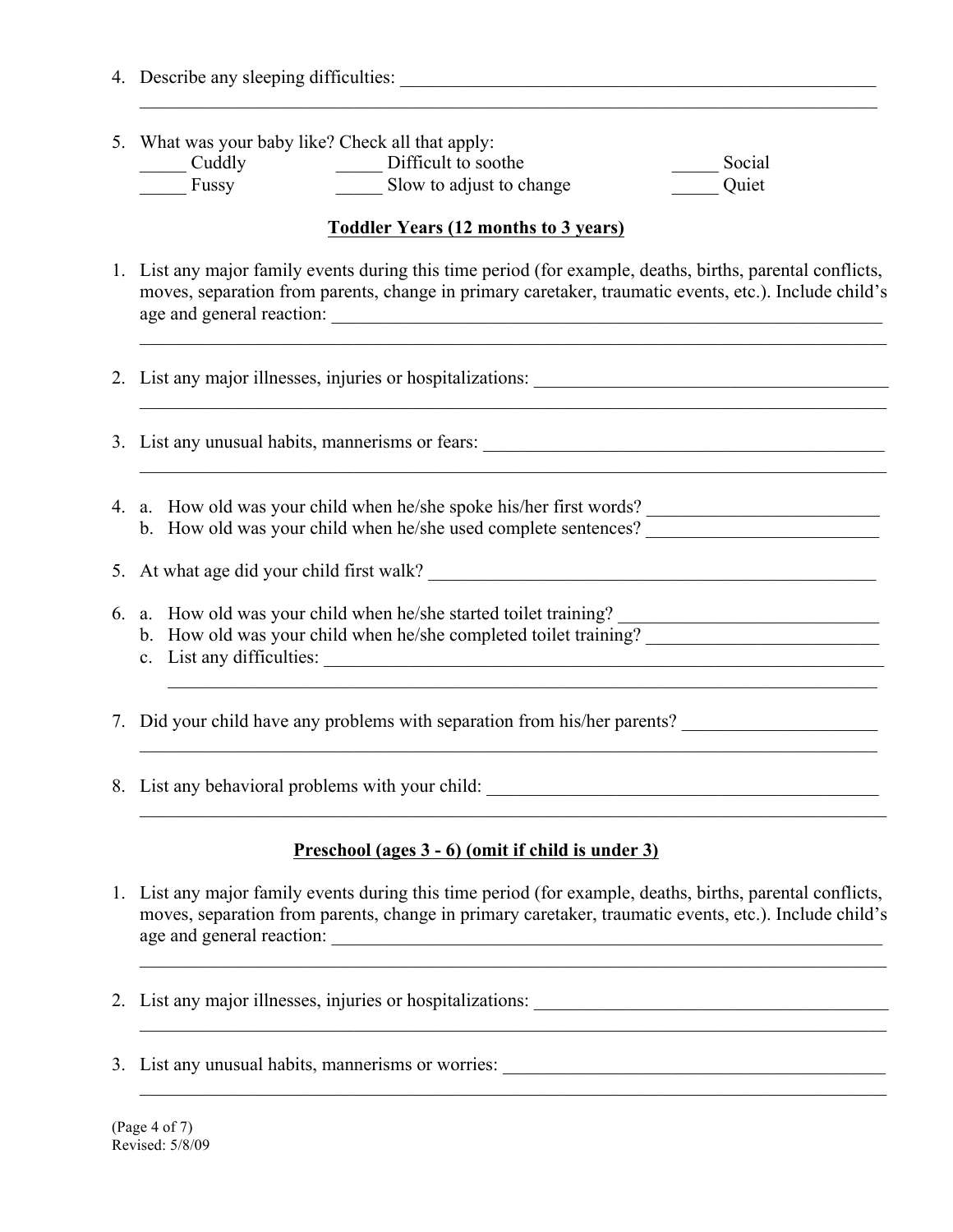|    | 4. Describe how your child gets along with other children:                                                                                                                                                                                                                                                                         |  |  |
|----|------------------------------------------------------------------------------------------------------------------------------------------------------------------------------------------------------------------------------------------------------------------------------------------------------------------------------------|--|--|
|    |                                                                                                                                                                                                                                                                                                                                    |  |  |
|    | 6. Is your child fearful of new people and/or new situations? If yes, explain:                                                                                                                                                                                                                                                     |  |  |
| 7. | Do you have any special concerns about your child during this age range? Check all that apply<br>and explain below:                                                                                                                                                                                                                |  |  |
|    | Eating problems<br>Sleeping problems<br>Speech problems<br>Lating problems<br>Toileting problems<br>Toileting problems<br>Toileting problems<br>Toileting problems<br>Toileting problems<br>Toileting problems<br>Toileting problems<br>Toileting problems<br>Toileting problems<br>Toileting problems<br>Toile<br>Temper tantrums |  |  |
|    |                                                                                                                                                                                                                                                                                                                                    |  |  |
| 9. | Did your preschooler exhibit any unusual behavior? Check all that apply:<br>Quiet<br>$\frac{1}{2}$ Over active<br><b>Easily frustrated</b><br>Usually happy<br>Often fell<br>Demanding<br>$\equiv$ Clumsy<br>Often sad or angry<br>Difficulty separating                                                                           |  |  |
|    | Middle Childhood Period (ages 6 - 11) (omit if child under 6)                                                                                                                                                                                                                                                                      |  |  |
|    | 1. List any major family events during this time period (for example, deaths, births, parental conflicts,<br>moves, separation from parents, change in primary caretaker, traumatic events, etc.). Include child's                                                                                                                 |  |  |
|    |                                                                                                                                                                                                                                                                                                                                    |  |  |
|    |                                                                                                                                                                                                                                                                                                                                    |  |  |
|    | 4. List names of your child's school(s) and the grades he/she has attended:<br><u> 1989 - Johann John Harry Harry Harry Harry Harry Harry Harry Harry Harry Harry Harry Harry Harry Harry Harry</u>                                                                                                                                |  |  |
|    | 5. How was your child's adjustment to changing schools? _________________________<br><u> 1989 - Johann Stoff, amerikansk politiker (d. 1989)</u>                                                                                                                                                                                   |  |  |
| 6. | Did you have any problems getting your child to go to school? If yes, explain: ____________________                                                                                                                                                                                                                                |  |  |
| 7. | <u> 1989 - Johann Stoff, amerikansk politiker (d. 1989)</u>                                                                                                                                                                                                                                                                        |  |  |
|    |                                                                                                                                                                                                                                                                                                                                    |  |  |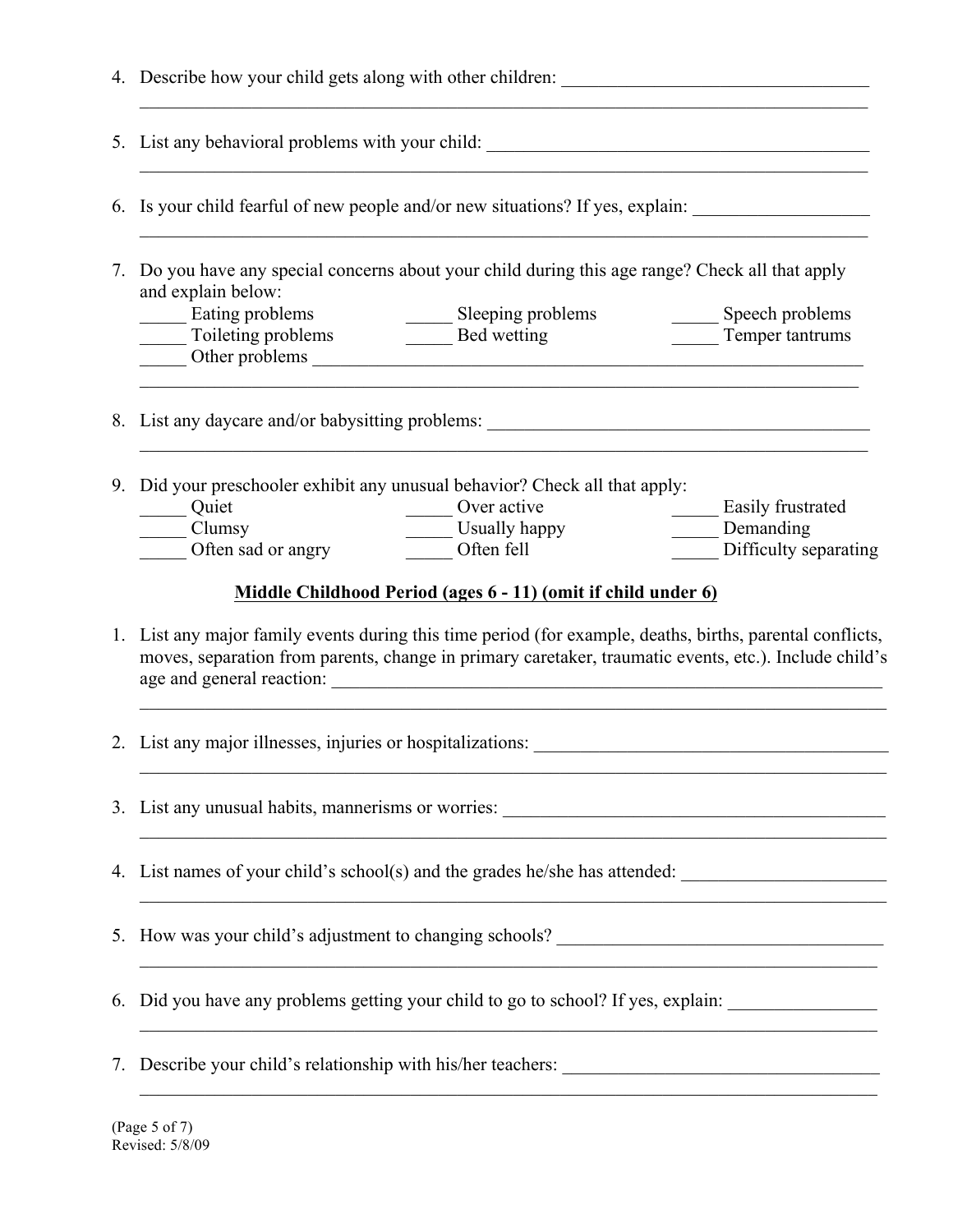|    | <u> 1989 - Johann John Stoff, mars eta berriaren 1989 - Johann Amerikaansk aktrisektor (</u>                                                                                                                                                                                                               |
|----|------------------------------------------------------------------------------------------------------------------------------------------------------------------------------------------------------------------------------------------------------------------------------------------------------------|
|    | 9. Does your child have a "best" friend?                                                                                                                                                                                                                                                                   |
|    | 10. List any problems your child has with attitude towards school or their grades:<br>and the control of the control of the control of the control of the control of the control of the control of the                                                                                                     |
|    | <u> 1989 - Johann Stoff, amerikansk politiker (* 1908)</u>                                                                                                                                                                                                                                                 |
|    | 12. Did your child attend any special classes? If yes, during which grade and for what reason:<br>,我们也不能在这里的时候,我们也不能在这里的时候,我们也不能在这里的时候,我们也不能会在这里的时候,我们也不能会在这里的时候,我们也不能会在这里的时候,我们也不能                                                                                                                        |
|    | 13. Are you or your child's teachers concerned about any of the following? Check all that apply:<br>Speech<br>Reading<br>Vision Writing<br>Behavio<br>Behavioral<br>Hearing<br>Eye-hand coordination<br>$\overline{If}$ yes, explain: $\overline{f}$                                                       |
|    |                                                                                                                                                                                                                                                                                                            |
|    | 15. Does your child have any signs of puberty?<br>Menstruation<br>Menstruation<br>What is your child's reaction to this? <u>Consecution</u><br>Consecution 2014 and 2015 and 2016 and 2016 and 2016 and 2016 and 2016 and 2016 and 2016 and 2016 and 2016 and 2016 and 2016 and 2016 and 2016 and 2016 and |
|    | Adolescence (ages 12 - 19) (omit if child is under 12)                                                                                                                                                                                                                                                     |
| 1. | List any major family events during this time period (for example, deaths, births, parental conflicts,<br>moves, separation from parents, change in primary caretaker, traumatic events, etc.). Include child's                                                                                            |
| 2. | <u> 1980 - Johann Barbara, martxa alemaniar a</u>                                                                                                                                                                                                                                                          |
| 3. | List any unusual habits, mannerisms or worries:                                                                                                                                                                                                                                                            |

4. Does your child have any eating problems or problems with weight gain or loss?

 $\_$  , and the contribution of the contribution of the contribution of the contribution of  $\mathcal{L}_\text{max}$ 

 $\_$  , and the contribution of the contribution of the contribution of the contribution of  $\mathcal{L}_\text{max}$